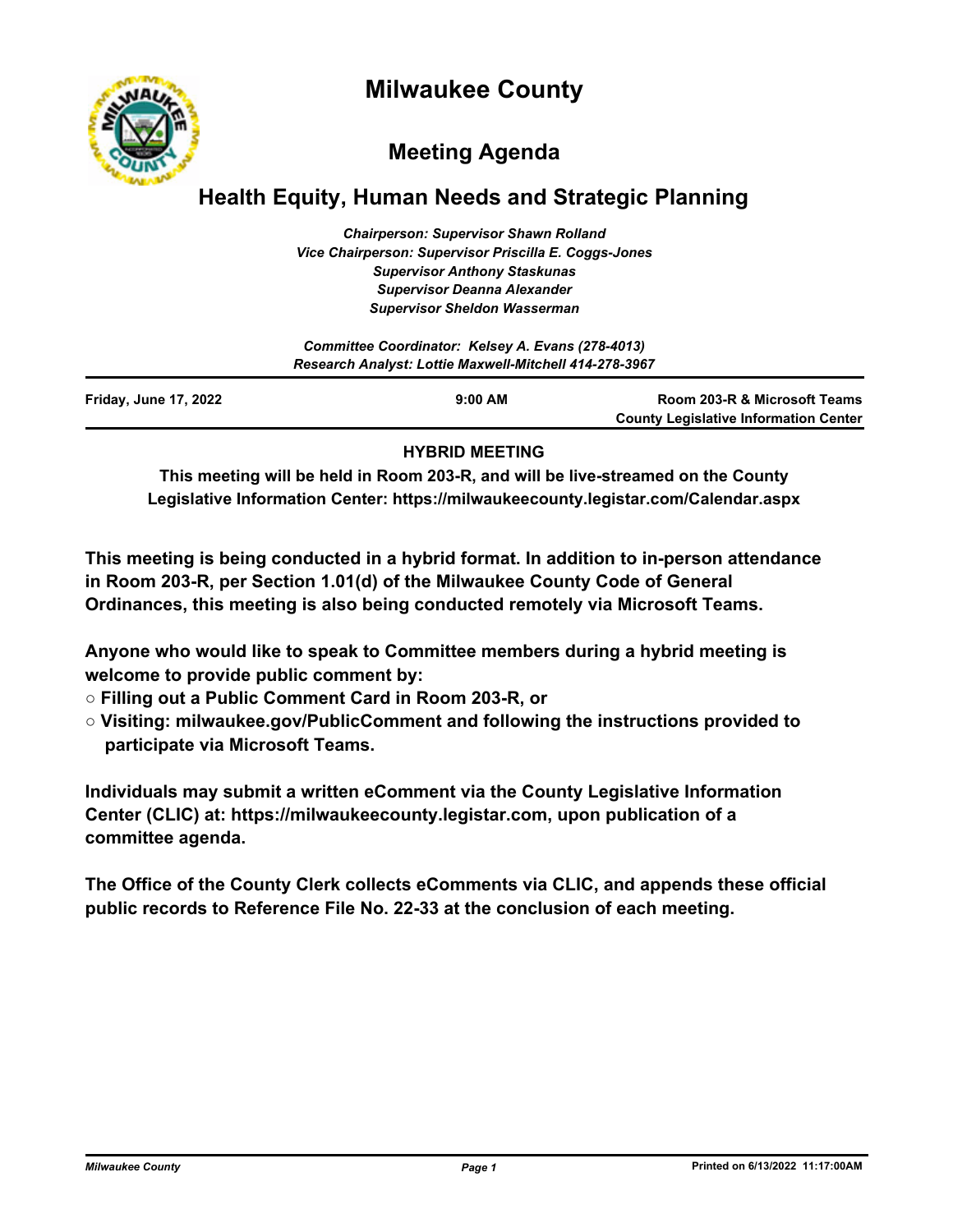### Public Notice

*PLEASE TAKE NOTICE: Members of the Milwaukee County Board of Supervisors (County Board) who are not members of this committee may attend this meeting to participate or to gather information. Therefore, notice is hereby given that this meeting may constitute a meeting of the County Board and/or a meeting of one or more of the County Board's other committees, commissions, or task forces, although no action will be taken at this meeting by the County Board or any of its other committees, commissions, or task forces.*

*NOTICE: The Committee may consider and vote to recommend County Board adoption of a resolution related to the subject of any "information only" item listed on this agenda. The public will be offered the opportunity to comment on any such proposal at this meeting.*

# **Call To Order**

# **Roll Call**

# **APPOINTMENTS - 5**

**1** [22-496](http://milwaukeecounty.legistar.com/gateway.aspx?m=l&id=/matter.aspx?key=12153) From the County Executive, appointing Mr. Harvey Ross, to the Aging and Disability Resource Center Governing Board for a term expiring May 25, 2025.

[22-496 APPOINTMENT LETTER](http://MilwaukeeCounty.legistar.com/gateway.aspx?M=F&ID=3aa361e7-f126-4432-9890-a5e6b06921cd.pdf) *Attachments:*

[22-496 REVISED APPOINTMENT LETTER \(received 05/11/22\)](http://MilwaukeeCounty.legistar.com/gateway.aspx?M=F&ID=286e928d-38b3-4f1a-89ec-8c5cddae2a44.pdf) [22-496 BIOGRAPHY/RESUME](http://MilwaukeeCounty.legistar.com/gateway.aspx?M=F&ID=1b3781e0-d2bd-454a-8379-2402f46085cc.pdf)

**2** [22-497](http://milwaukeecounty.legistar.com/gateway.aspx?m=l&id=/matter.aspx?key=12154) From the County Executive, appointing Ms. Cindy Van Vreede, to the Commission on Aging for a term expiring May 25, 2025. **(05/18/22: Laid Over for One Meeting)**

[22-497 APPOINTMENT LETTER](http://MilwaukeeCounty.legistar.com/gateway.aspx?M=F&ID=3d79acd6-565b-4db6-aabf-2e3d17107d9f.pdf) *Attachments:*

[22-497 BIOGRAPHY/RESUME](http://MilwaukeeCounty.legistar.com/gateway.aspx?M=F&ID=ddaa78d9-256e-4ac5-b3ce-41105c8efe40.pdf)

**3** [22-530](http://milwaukeecounty.legistar.com/gateway.aspx?m=l&id=/matter.aspx?key=12190) From the County Executive, appointing Mr. Jerry Biggart, to the Emergency Medical Services Council for a term expiring June 23, 2024. [22-530 REAPPOINTMENT LETTER](http://MilwaukeeCounty.legistar.com/gateway.aspx?M=F&ID=e1c081c6-b8c5-46a8-9283-c4043557515e.pdf) *Attachments:*

[22-530 BIOGRAPHY/RESUME](http://MilwaukeeCounty.legistar.com/gateway.aspx?M=F&ID=be27215e-6d25-4bd9-91c9-4b9502cbe954.pdf)

**4** [22-665](http://milwaukeecounty.legistar.com/gateway.aspx?m=l&id=/matter.aspx?key=12363) From the County Executive, appointing Mr. David Hensley, to the Emergency Medical Services Council for a term expiring June 23, 2024. [22-665 APPOINTMENT LETTER](http://MilwaukeeCounty.legistar.com/gateway.aspx?M=F&ID=129567fb-f8a2-44dc-8b95-c857e029c8d0.pdf) *Attachments:* [22-665 BIOGRAPHY/RESUME](http://MilwaukeeCounty.legistar.com/gateway.aspx?M=F&ID=d4c99993-ebe3-4361-be6f-2bcf8768ec76.pdf)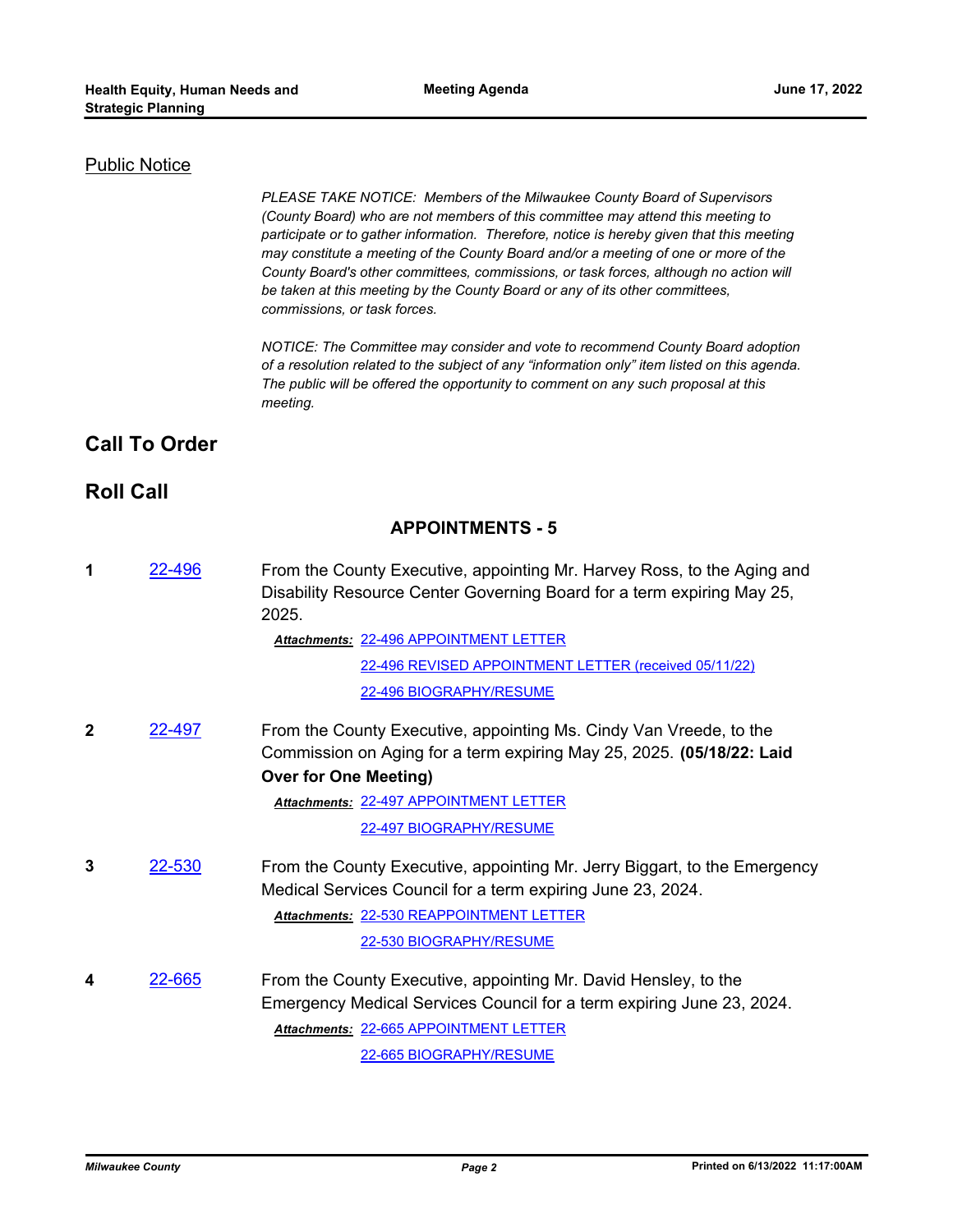**5** [22-674](http://milwaukeecounty.legistar.com/gateway.aspx?m=l&id=/matter.aspx?key=12372) From the County Executive, appointing Terrence Moore, to the Commission on Aging for a term expiring June 23, 2025.

[22-674 APPOINTMENT LETTER](http://MilwaukeeCounty.legistar.com/gateway.aspx?M=F&ID=f775269f-6cfb-4751-bd79-5e8ce521fd67.pdf) *Attachments:*

[22-674 BIOGRAPHY/RESUME](http://MilwaukeeCounty.legistar.com/gateway.aspx?M=F&ID=506d4eac-4c9e-4fb4-abea-7355947ab924.pdf)

# **RESOLUTIONS/ORDINANCE - 3**

**6** [22-309](http://milwaukeecounty.legistar.com/gateway.aspx?m=l&id=/matter.aspx?key=11917) A resolution/ordinance to amend Chapter 1 of the Milwaukee County Code of General Ordinances to create a subcommittee to the Committee on Health Equity, Human Needs, and Strategic Planning, comprised of members of the community, to focus on housing insecurity and develop housing eviction prevention strategies while ensuring racial equity **(03/24/22 CB Meeting: Referred to the Committee on Health Equity, Human Needs, and Strategic Planning; 05/18/22: Laid Over for One Meeting)**

> *Sponsors:* Taylor (5), Clancy, Coggs-Jones and Shea [22-309 RESOLUTION](http://MilwaukeeCounty.legistar.com/gateway.aspx?M=F&ID=908ac4eb-d5bd-49a4-8997-f07c5b4897c0.docx) *Attachments:* [22-309 FISCAL NOTE](http://MilwaukeeCounty.legistar.com/gateway.aspx?M=F&ID=be5d833a-70a9-4f94-b343-aaa09d238809.pdf) [22-309 COUNTY BOARD RESOLUTION/ORDINANCE](http://MilwaukeeCounty.legistar.com/gateway.aspx?M=F&ID=bb206fcb-0028-4825-b68b-7f7ca23e07dd.pdf)

**7** [22-712](http://milwaukeecounty.legistar.com/gateway.aspx?m=l&id=/matter.aspx?key=12411) A resolution authorizing and directing the Department of Health and Human Services Division of Children, Youth, and Family Services to work in conjunction with the Department of Administrative Services - Information Management Services Division to develop a Youth in our Care data dashboard **(Referred to the Committees on Judiciary, Safety, and General Services; and Health Equity, Human Needs, and Strategic Planning)**

> *Sponsors:* Martin, Clancy, Coggs-Jones, Alexander, Logsdon and Johnson Jr. [22-712 RESOLUTION](http://MilwaukeeCounty.legistar.com/gateway.aspx?M=F&ID=dd78eaf1-c607-4ef5-9595-748ac663e145.docx) *Attachments:*

> > [22-712 FISCAL NOTE](http://MilwaukeeCounty.legistar.com/gateway.aspx?M=F&ID=1ef08ae8-561f-41bb-87bf-af01b345001d.pdf)

**8** [22-703](http://milwaukeecounty.legistar.com/gateway.aspx?m=l&id=/matter.aspx?key=12402) A resolution repudiating the history of discriminatory covenants in Milwaukee County and the United States

> *Sponsors:* Wasserman and Sumner [22-703 RESOLUTION](http://MilwaukeeCounty.legistar.com/gateway.aspx?M=F&ID=2da3d02c-deb0-4d5d-92c7-e3289c34568e.docx) *Attachments:* [22-703 FISCAL NOTE](http://MilwaukeeCounty.legistar.com/gateway.aspx?M=F&ID=e1334af0-14e6-470b-83f8-fd7a70ba2617.pdf)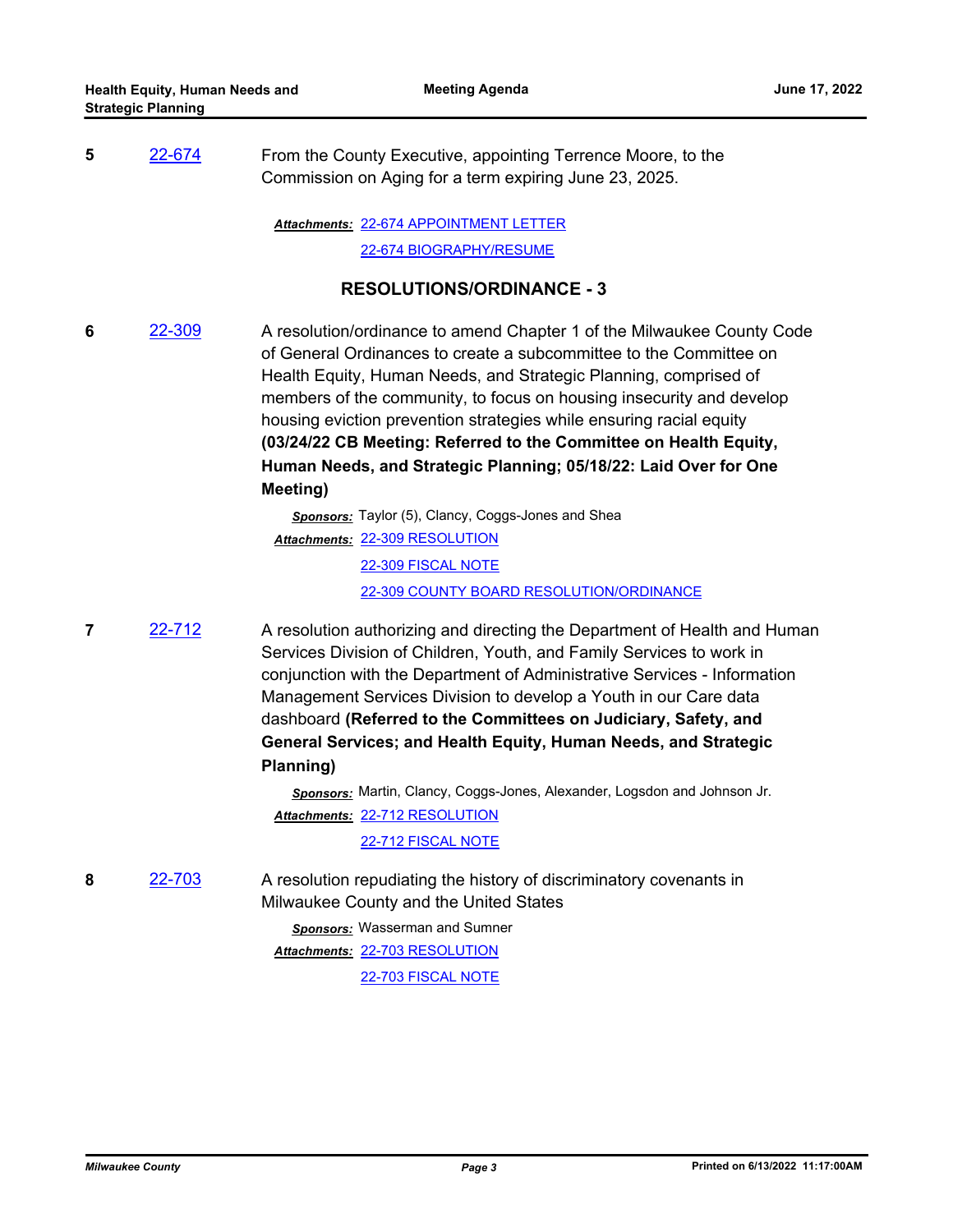## **OFFICE OF THE MEDICAL EXAMINER - 1**

**9** [22-550](http://milwaukeecounty.legistar.com/gateway.aspx?m=l&id=/matter.aspx?key=12210) From the Medical Examiner, Office of the Medical Examiner, providing an informational report on how the Medical Examiner's Office set and achieved its 2021 goals.**(INFORMATIONAL ONLY UNLESS OTHERWISE DIRECTED BY THE COMMITTEE)**

*Attachments:* [22-550 REPORT](http://MilwaukeeCounty.legistar.com/gateway.aspx?M=F&ID=df4160cb-8a34-49c4-a21a-64ed5b854132.pdf)

# **HOUSE OF CORRECTION - 1**

**10** [22-552](http://milwaukeecounty.legistar.com/gateway.aspx?m=l&id=/matter.aspx?key=12212) Informational Report on how the House of Correction set and achieved its 2021 goals. **(INFORMATIONAL ONLY UNLESS OTHERWISE DIRECTED BY THE COMMITTEE)**

*Attachments:* [22-552 REPORT](http://MilwaukeeCounty.legistar.com/gateway.aspx?M=F&ID=e7f62ae3-1988-417d-974b-8328b14a48d0.pdf)

### **CHILD SUPPORT SERVICES - 1**

**11** [22-625](http://milwaukeecounty.legistar.com/gateway.aspx?m=l&id=/matter.aspx?key=12285) From the Director, Child Support Services, providing an Informational report about Child Support Services' 2021 Annual Report. **(INFORMATIONAL ONLY UNLESS OTHERWISE DIRECTED BY THE COMMITTEE)**

*Attachments:* [22-625 REPORT](http://MilwaukeeCounty.legistar.com/gateway.aspx?M=F&ID=06162950-68a6-4039-8915-1aaa99072cd5.pdf)

# **OFFICE OF THE COUNTY CLERK - 1**

**12** [22-632](http://milwaukeecounty.legistar.com/gateway.aspx?m=l&id=/matter.aspx?key=12297) From the Milwaukee County Clerk's Office providing an informational report on 2021 goals per Chapter 108 of the Milwaukee County Code of General Ordinances. **(INFORMATIONAL ONLY UNLESS OTHERWISE DIRECTED BY THE COMMITTEE)** 

*Attachments:* [22-632 REPORT](http://MilwaukeeCounty.legistar.com/gateway.aspx?M=F&ID=ef1c6995-c088-4cdc-966e-84fe195c2948.pdf)

# **OFFICE OF THE COMPTROLLER - 1**

**13** [22-555](http://milwaukeecounty.legistar.com/gateway.aspx?m=l&id=/matter.aspx?key=12215) From the Milwaukee County Comptroller, Office of the Comptroller, providing an informational 2021 Annual Report regarding year-end goals, results, and strategic planning to achieve racial equity and health pursuant to Milwaukee County Code of General Ordinances Chapter 108. **(INFORMATIONAL ONLY UNLESS OTHERWISE DIRECTED BY THE COMMITTEE)**

*Attachments:* [22-555 REPORT](http://MilwaukeeCounty.legistar.com/gateway.aspx?M=F&ID=11edbde2-a024-460f-a8b0-73409852fc26.pdf)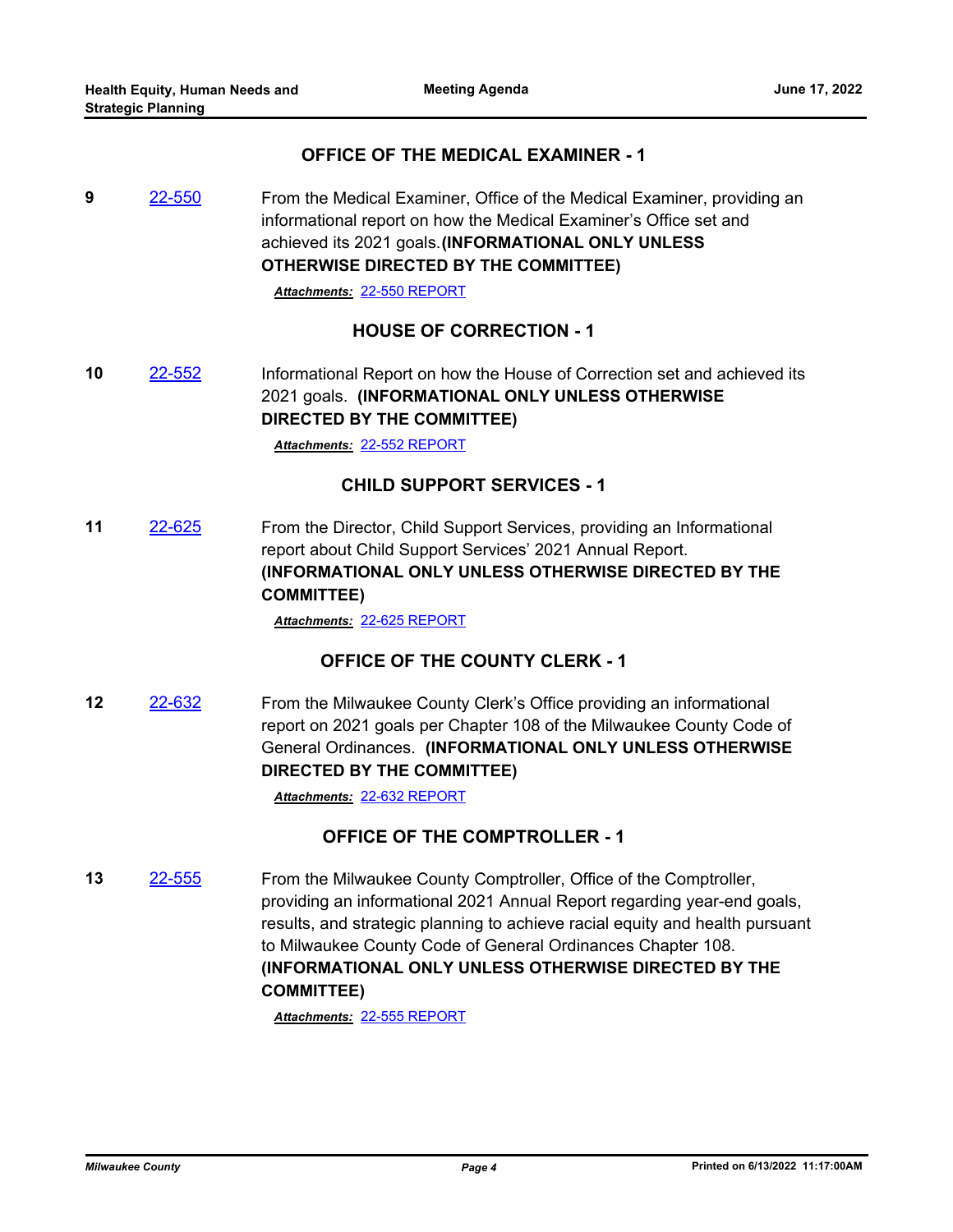# **MILWAUKEE COUNTY ZOO - 1**

**14** [22-532](http://milwaukeecounty.legistar.com/gateway.aspx?m=l&id=/matter.aspx?key=12192) From the Executive Zoo Director submitting the Milwaukee County Zoo's 2021 Annual Report. **(INFORMATIONAL ONLY UNLESS OTHERWISE DIRECTED BY THE COMMITTEE)**

[22-532 REPORT](http://MilwaukeeCounty.legistar.com/gateway.aspx?M=F&ID=60f4ce76-456a-4b26-a9b3-151d87a4383c.pdf) *Attachments:*

[22-532 2021 ACCESSIBILITY PROGRAMS](http://MilwaukeeCounty.legistar.com/gateway.aspx?M=F&ID=db156347-b554-4a18-987d-e8b05c844714.pdf)

### **DEPARTMENT OF PARKS, RECREATION, AND CULTURE - 1**

**15** [22-544](http://milwaukeecounty.legistar.com/gateway.aspx?m=l&id=/matter.aspx?key=12204) From the Executive Director of Parks providing an informational report on how the Parks Department set and achieved its 2021 goals. **(INFORMATIONAL ONLY UNLESS OTHERWISE DIRECTED BY THE COMMITTEE)**

*Attachments:* [22-544 REPORT](http://MilwaukeeCounty.legistar.com/gateway.aspx?M=F&ID=f5c7b4e3-872a-464c-8bbf-169f7468ebd7.pdf)

#### **DEPARTMENT OF TRANSPORTATION - 1**

**16** [22-602](http://milwaukeecounty.legistar.com/gateway.aspx?m=l&id=/matter.aspx?key=12262) Department of Transportation 2021 Annual Report. **(INFORMATIONAL ONLY UNLESS OTHERWISE DIRECTED BY THE COMMITTEE)** *Attachments:* [22-602 REPORT](http://MilwaukeeCounty.legistar.com/gateway.aspx?M=F&ID=317ed6e2-ed4a-444c-9960-6af5ee954f72.pdf)

#### **DEPARTMENT OF ADMINISTRATIVE SERVICES - 1**

**17** [22-657](http://milwaukeecounty.legistar.com/gateway.aspx?m=l&id=/matter.aspx?key=12351) DAS Informational Report **(INFORMATIONAL ONLY UNLESS OTHERWISE DIRECTED BY THE COMMITTEE)**

*Attachments:* [22-657 REPORT \(received 05/12/22\)](http://MilwaukeeCounty.legistar.com/gateway.aspx?M=F&ID=ff3e6cd9-7f59-4cf2-b64c-372ff502075c.docx)

### **DEPARTMENT OF HEALTH AND HUMAN SERVICES - 4**

- **18** [22-711](http://milwaukeecounty.legistar.com/gateway.aspx?m=l&id=/matter.aspx?key=12410) An informational report from the Director, Department of Health and Human Services, regarding the ONE Milwaukee Taskforce. **(INFORMATIONAL ONLY UNLESS OTHERWISE DIRECTED BY THE COMMITTEE)** *Attachments:* [22-711 REPORT](http://MilwaukeeCounty.legistar.com/gateway.aspx?M=F&ID=085aa2db-3810-46bf-91c4-f7fbb9f2b66d.pdf)
- **19** [22-34](http://milwaukeecounty.legistar.com/gateway.aspx?m=l&id=/matter.aspx?key=11856) From the Director, Department of Health and Human Services, providing an informational report regarding commitments in the State of Wisconsin Division of Juvenile Corrections. **(INFORMATIONAL ONLY UNLESS OTHERWISE DIRECTED BY THE COMMITTEE)**

*Attachments:* [22-34 JUNE REPORT \(received 06/06/22\)](http://MilwaukeeCounty.legistar.com/gateway.aspx?M=F&ID=4113ec17-7135-4ef1-9ebc-ab475f1e8247.pdf)